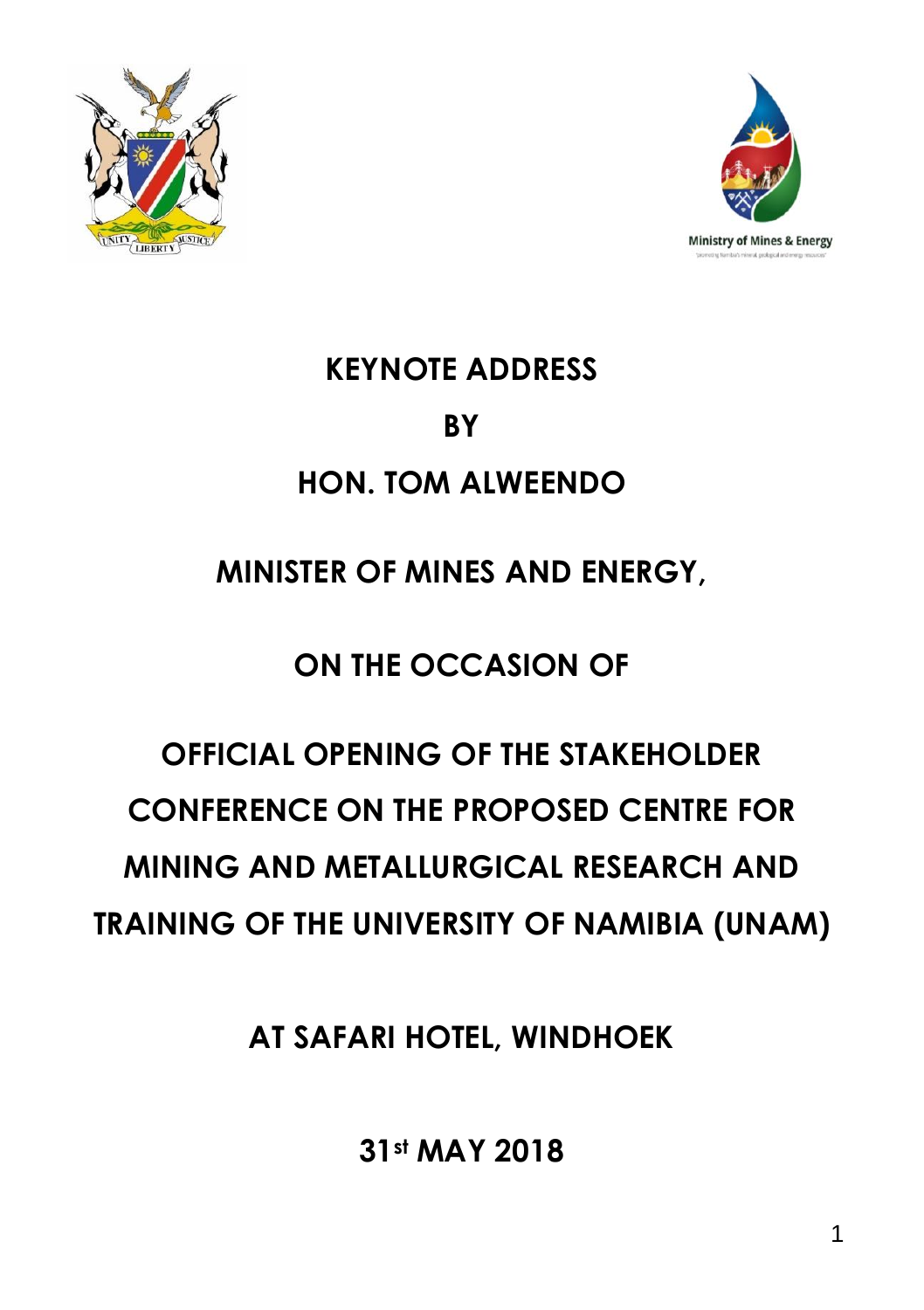- **Director of Ceremonies, Mr. Edwin Tjiramba**
- **Mr. Hilifa Mbako, First Vice President of the Namibian Chamber of Mines,**
- **Prof. Frednard Gideon, Acting Vice Chancellor, University of Namibia**
- **Dr. Paul Jourdan, Invited Guest Speaker and Conference Facilitator**
- **Mr. Veston Malango, CEO of the Namibian Chamber of Mines**
- **Mr. Timo Ipangelwa, Chairperson of the Conference Organising Committee**
- **Prof. Osmund D. Mwandemele, Chairperson of the Project Steering Committee and all Steering Committee members of the Project**
- **Council Members of the Namibian Chamber of Mines here present**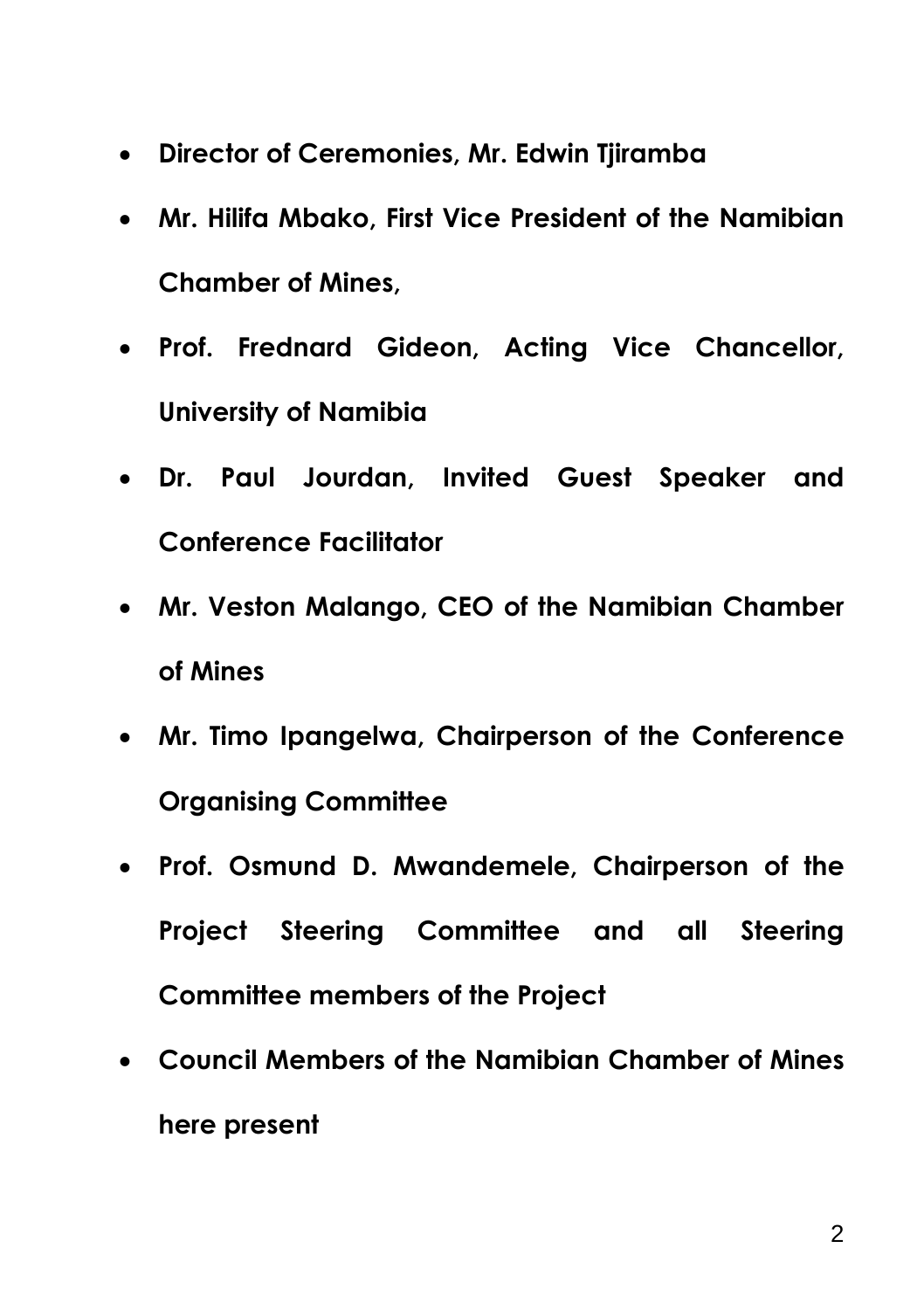- **Distinguished Invited Guests and All Stakeholders here present**
- **Members of the Media**
- **Ladies and Gentlemen**
- **All Protocols Observed!**

Good Morning,

Let me first join the Director of ceremonies and all the previous speakers this morning to extend my warm greetings to all of you. I also wish to express my gratitude to the University of Namibia (UNAM) for having invited me to come and officially open this very important conference which may shape the future of our mining sector in general.

As you all know, mining is the biggest contributor to Namibia's economy in terms of revenue, accounting for about 25% of the country's income. Mining's contribution to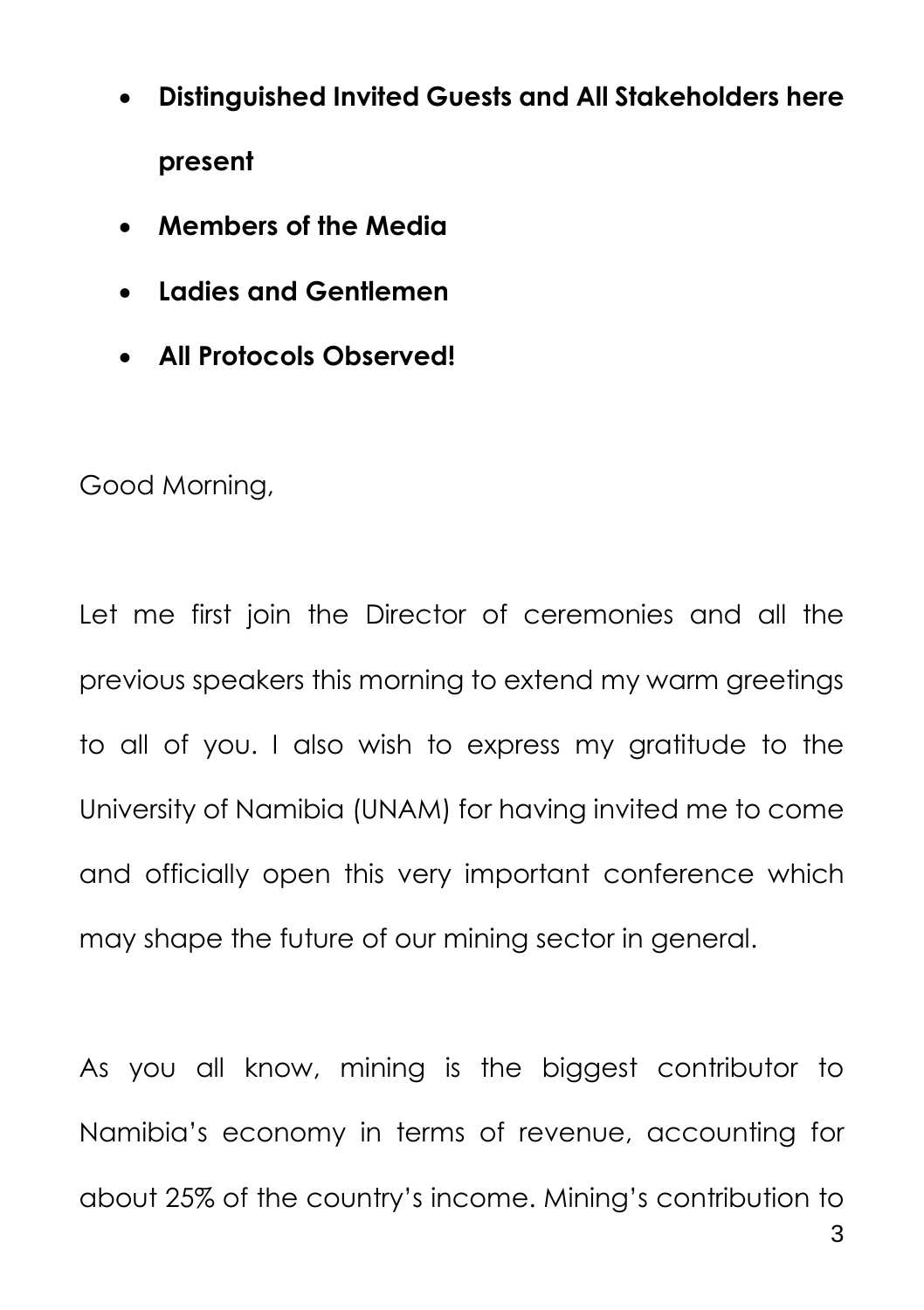the country's Gross Domestic Product (GDP) in 2017 was 13%, the highest contribution than any other economic sector in Namibia. Furthermore, the mining sector plays an important role in employment creation in Namibia, employing about 9,376 employees during financial year 2016/2017.

The above notwithstanding, a report on Mining Industry Prospects in Africa prepared by the African Development Bank Group in 2012 states that despite the significant amount of mineral resources found in many countries on the African continent, and here I would like to believe that Namibia not being an exception, which are more than 30% of the world's global mineral resources, Africa's mineral production represents only about eight per cent (8%) of the world mineral production, broken as follows (bauxite, 7%; chromite, 38%; cobalt, 60%; copper 9%; gold, 20%; iron ore, 2%; lead, 2%; manganese, 38%; diamonds, 56%; coal and petroleum, 12%; uranium, 18%), and most of this is exported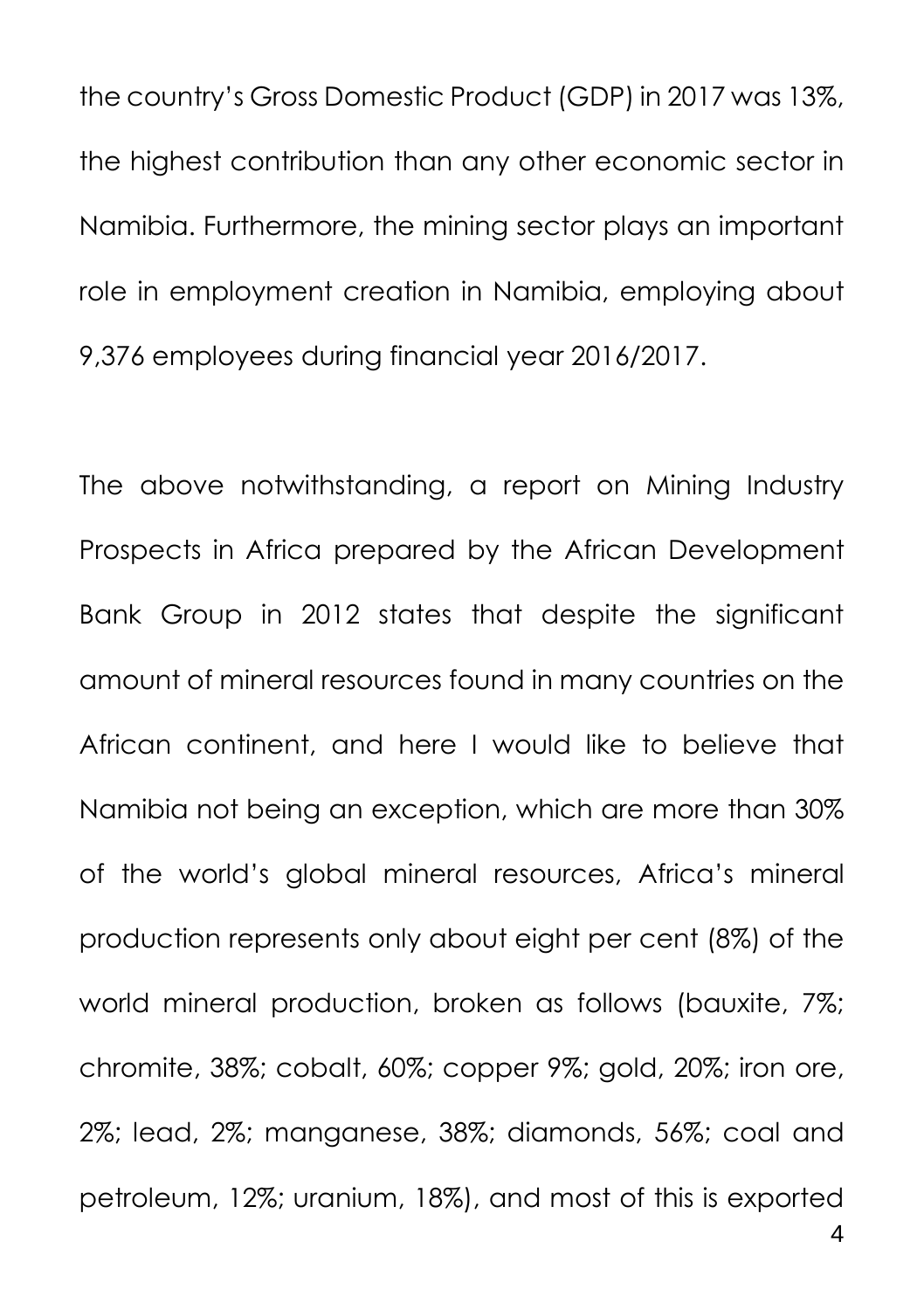in raw form or as concentrates or metals without significant value-addition. This is because of the many challenges facing the mining industry, which need to be urgently addressed in order to unlock the continent's mining economic potential.

The challenges include the low industrialisation of the mining industry, lack of policies for local beneficiation, lack of reinvestment in education for mining and processing industries, governance, environmental degradation (air and water pollution, soil and land degradation, deforestation, disruption of the ecosystem, waste management, etc.) and social issues among many others. The Africa Mining Vision (AMV) which was adopted by the African Union (AU) in 2009 aims at maximizing Africa's mining potential to accelerate the continent's development and growth by achieving rapid and inclusive socio-economic development.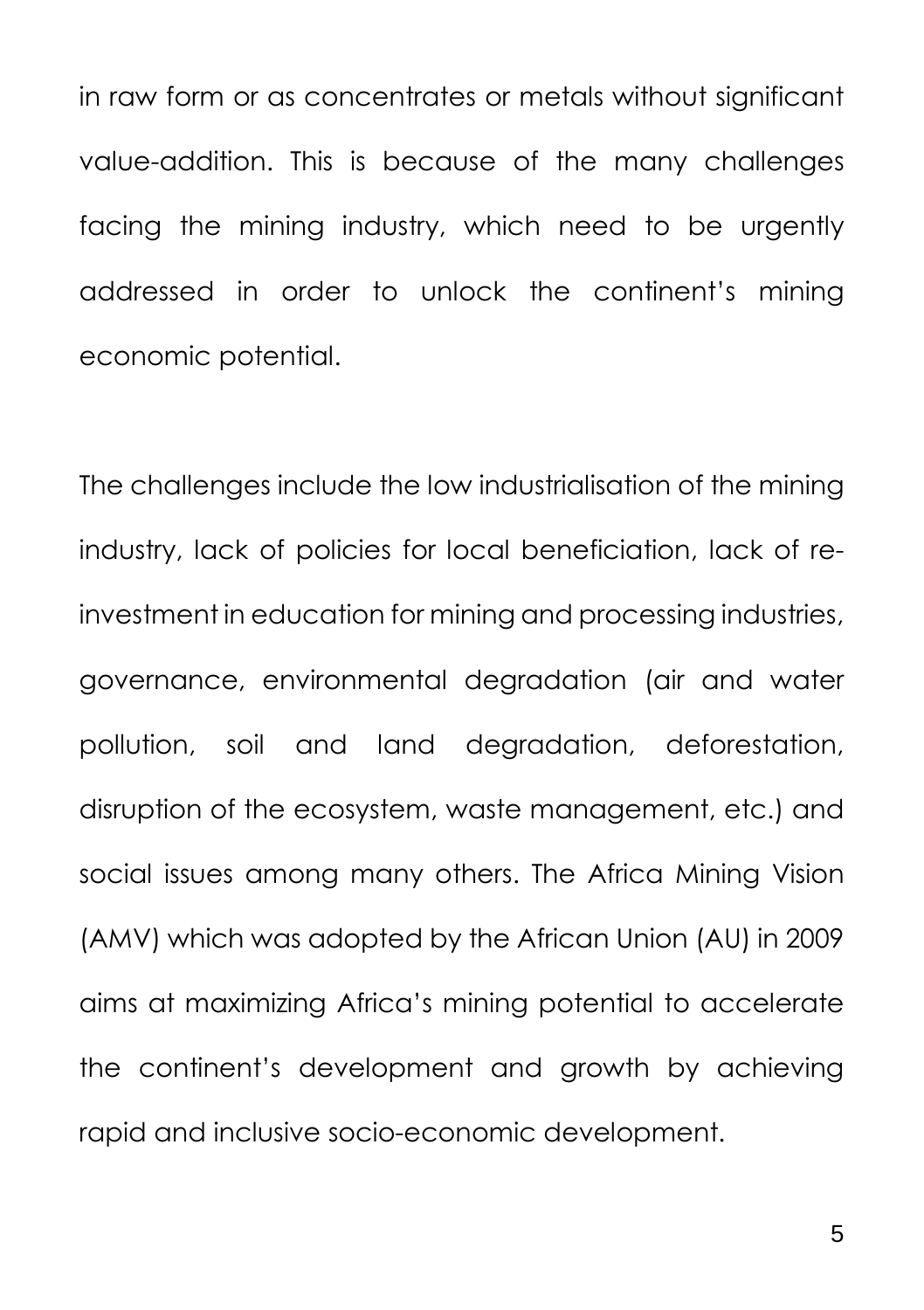The Africa Mining Vision states that in many African countries grand plans and strategies aimed at exploiting Africa's mineral wealth collapsed because they were inefficient and unsustainable given the low level of infrastructure development, market imperatives and a weak knowledge base. Facilitating and nurturing human resources development and skills formation in tandem with the development of appropriate technologies and enhancement of research and development (R&D) involving academia, industry, the government and other key players is seen as being critical to Africa's success. The promotion of local beneficiation and value addition of minerals could of course provide a stimulus for the manufacturing industry. Thus the AMV's action plan covers the following: building human and institutional capacities; mining sector governance; promoting research and development; dealing with environmental and social issues; linkages and diversification; etc.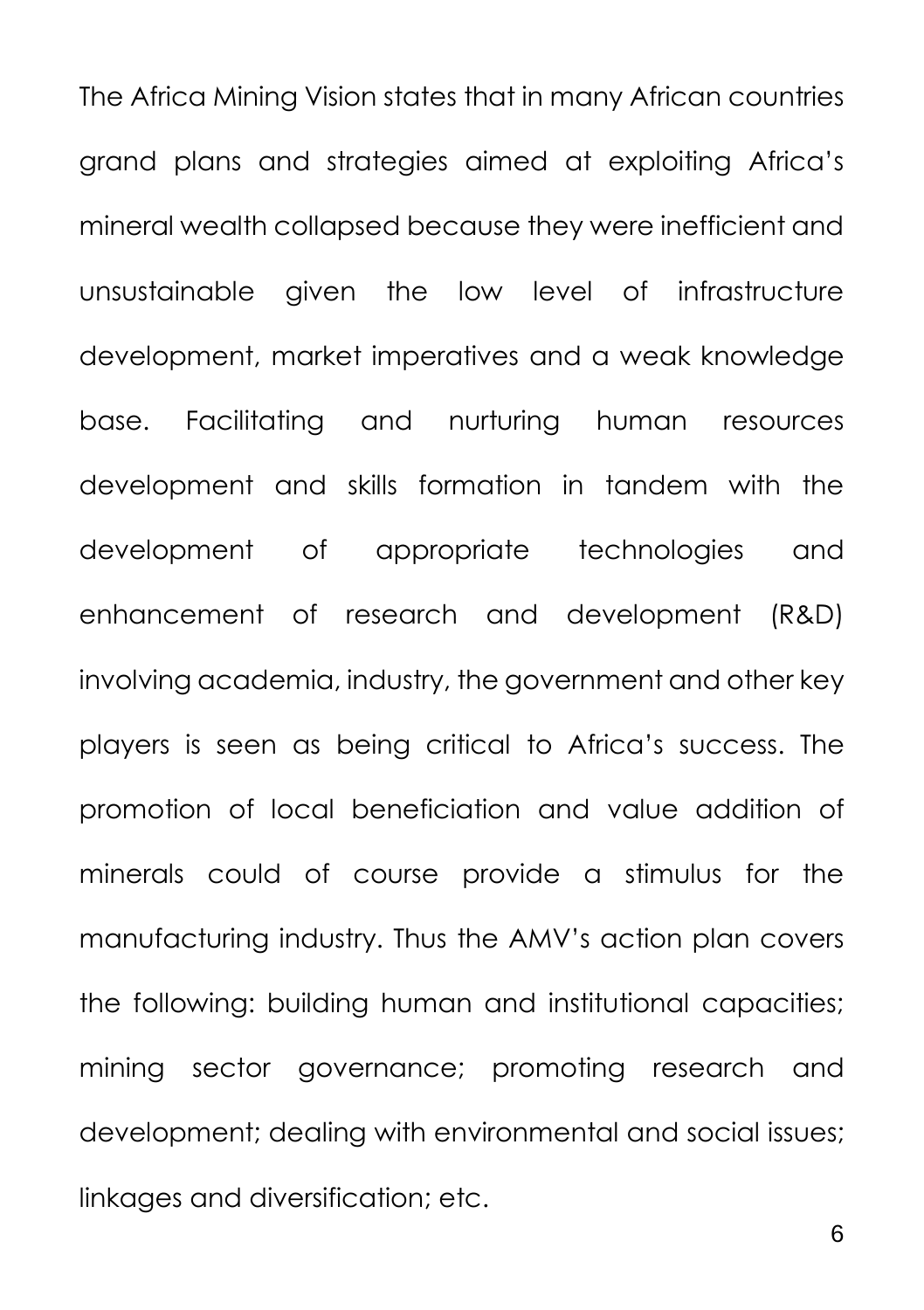#### **Ladies and Gentlemen,**

You would agree with me that where there is underdeveloped knowledge and skills, underdeveloped physical and institutional capital, as well as insufficient innovation systems, low technological preparedness, governance deficiencies, etc. it would be impossible for any country to benefit from the continent's mineral wealth. This has been well articulated by the conference's quest speaker Dr. Paul Jourdan in his very much appreciated presentation. That is, for African countries and Namibia in particular, to fully benefit from the mineral wealth endowment and thus be able to transform our economies and bring about economic development and growth of our people, urgent measures need to be put in place which would allow the implementation not only of the Africa Mining Vision, but also the SADC mining vision and our own Vision 2030 as well as NDPV and future national development plans and Harambee Prosperity Plan relating to the mining sector. This

7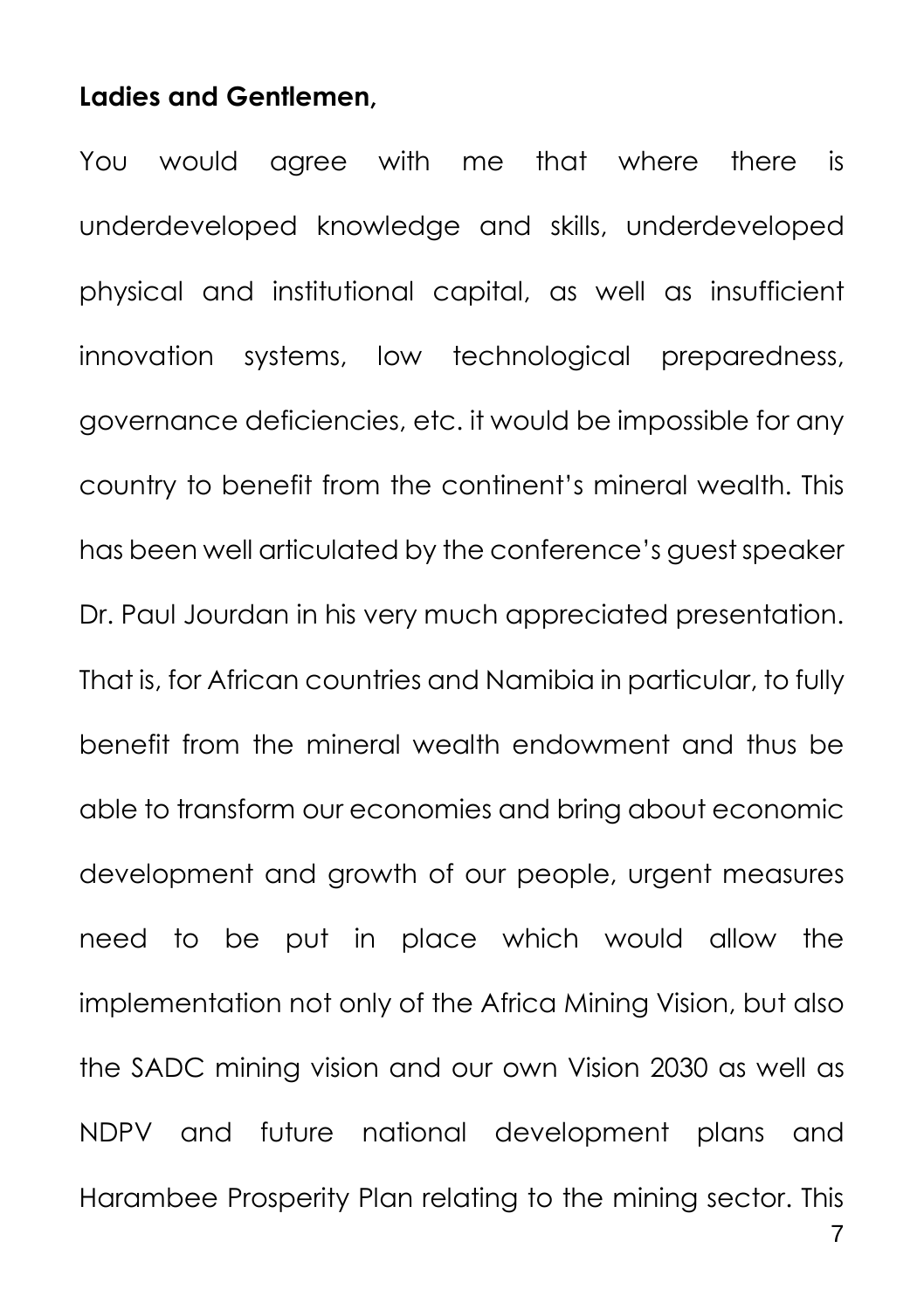would require concerted efforts involving academic, the mining industries, our government and other key role players, all working together.

I am thus very pleased to see that the University of Namibia has taken this very important step of undertaking a needs analysis study to determine if there are any knowledge and skills gaps which need to be urgently addressed which would, in the long run, enable our country to fully exploit its mineral wealth for the benefit of its people. The University of Namibia, acknowledging that science and technology education and research are the engine that would drive economic development and growth through sustainable and responsible utilization of the country's mineral resources wealth, will establish the Centre for Mining and Metallurgical Research and Training at Arandis town in the Erongo region.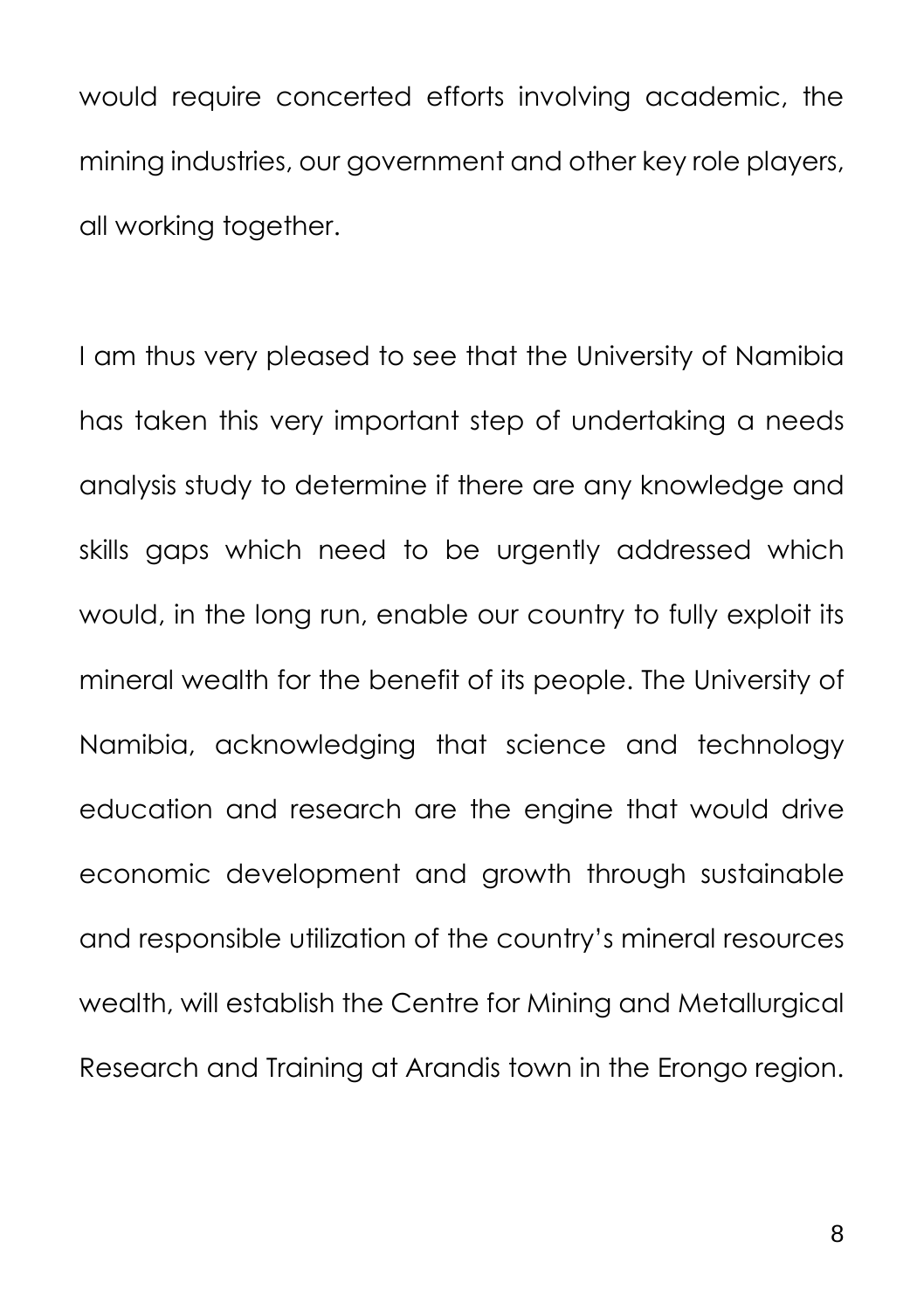There are strong merits in promoting a research and training centre that would provide skills upgrade to mining personnel and become a centre of excellence in research towards mining engineering and technology with a particular focus on mineral beneficiation, materials handling and transport systems in mines; mine geology, mining health and safety, recycling and waste disposal in mines; mineral processing and value-addition; land ecosystems and rehabilitation of degraded lands; impact of mining operations on the environment; impact of mining operations on climate change, etc. Thus the Centre will provide transdisciplinary research and training (science, engineering and technology, economics, social sciences, etc.) that is needed for Namibia's sustainable development and growth, while at the same time playing an important role in human resource skills development through in-service training and tailor-made courses, thus effectively addressing

9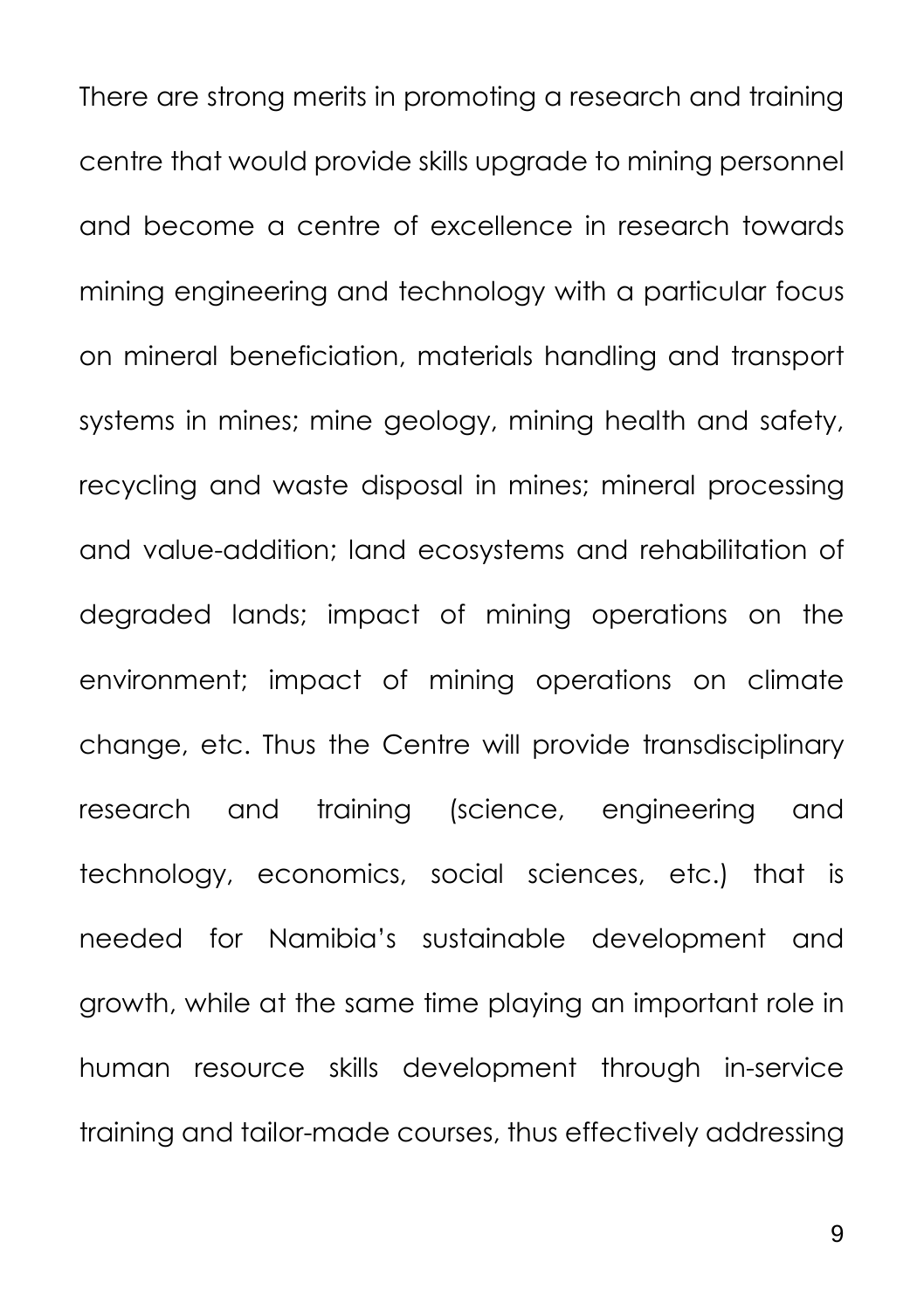challenges alluded to earlier and contained in the Africa Mining Vision and also being concerns of my Ministry.

### **Director of Ceremonies, Ladies and Gentlemen**

I am aware of the fact that currently, the training of Mining Engineers and associated Metallurgical Engineers is done by UNAM and Namibia University of Science and Technology (NUST) at Bachelor Honours degree level. In addition, UNAM has a Master of Science degree programmes in both Mining Engineering and Metallurgical Engineering that are offered at the Jose Eduardo dos Santos Campus in Ongwediva. The training of Technologists at B. Tech level for the mining industry is also done by NUST. On the other hand, the training of artisans for the mining industry is mainly done by Namibia Institute of Mining and Technology (NIMT) at Arandis, Tsumeb and Keetmanshoop. Thus it is my sincere hope that the proposed UNAM Centre at Arandis will not be a mere duplication of what already exists but rather something new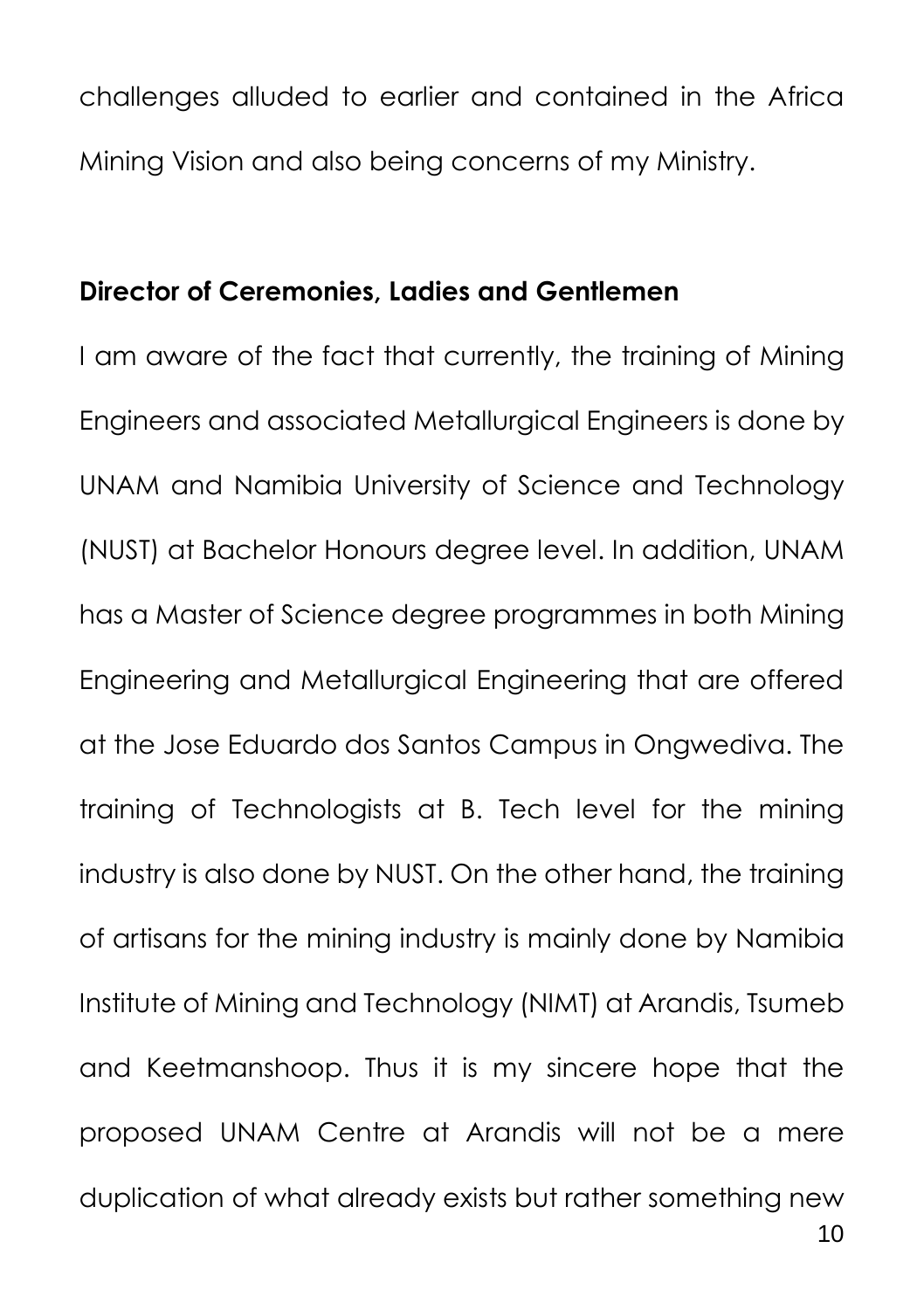which will complement and not compete with existing initiatives and above all, that the Centre would truly help Namibia to positively transform its mining industry in a manner never seen before and as alluded in Dr. Jourdan's presentation.

The fact that key stakeholders from the mining sector including the Chamber of Mines, are all gathered here indicates the importance we all attach to this initiative. Thus I expect positive discussions of the needs analysis report with implementable recommendations coming out of this conference which will result into the realisation of this important initiative of establishing such an important centre in our country. I know there may be a few of us in this room who may be wondering whether Namibia needs such a Centre! Given what we have heard so far from the previous speakers especially Dr. Jourdan's presentation, and from the Ministry's point of view, I am convinced that the Centre is